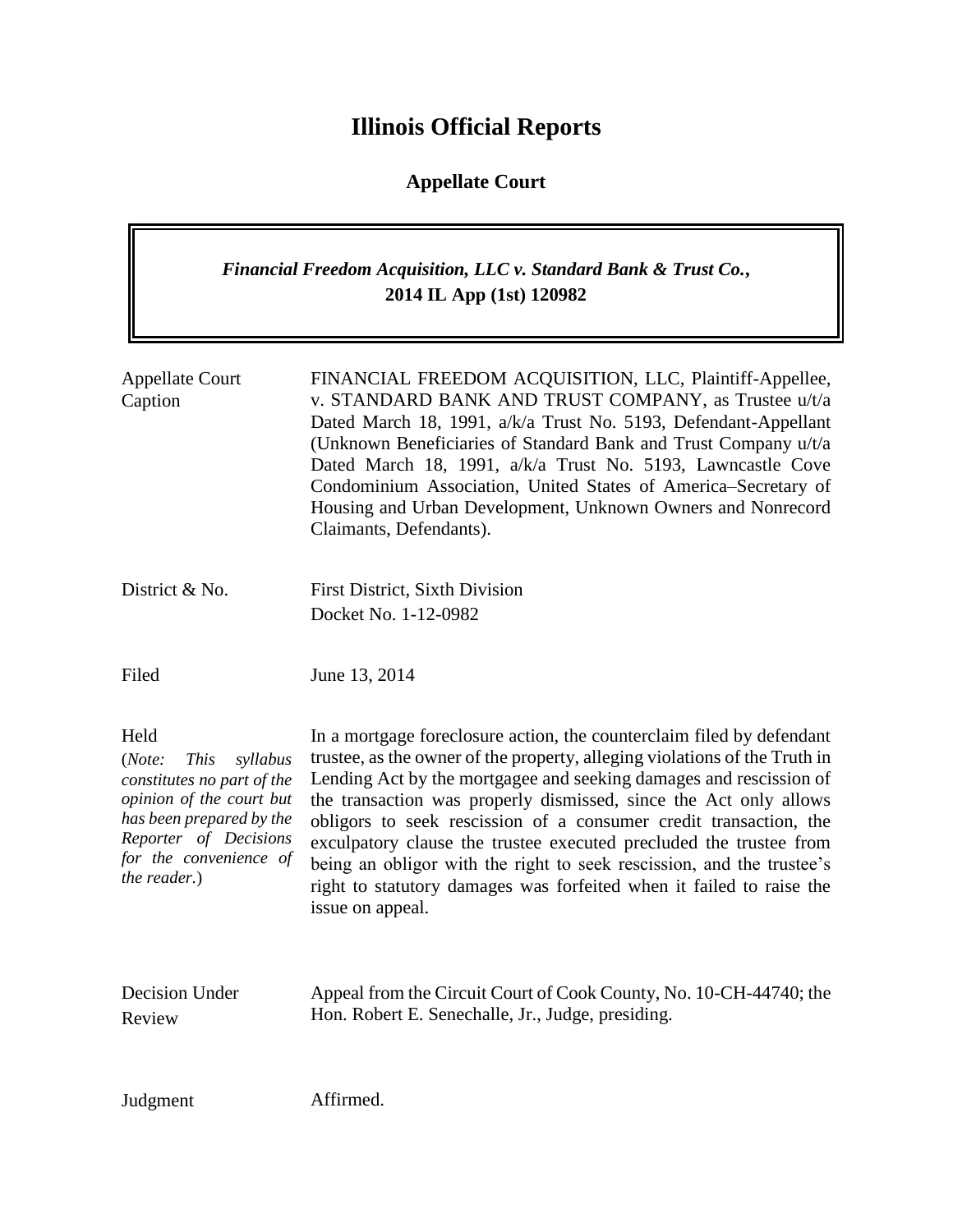John K. Wheeler, of Wheeler & Wheeler, of Westmont, for appellant.

Appeal

Counsel on

Louis J. Manetti, Jr., of Codilis & Associates, P.C., of Burr Ridge, for appellee.

Panel JUSTICE REYES delivered the judgment of the court, with opinion. Justice Lampkin concurred in the judgment and opinion. Justice Gordon dissented, with opinion.

#### **OPINION**

¶ 1 This appeal arises from a mortgage foreclosure action filed by plaintiff, Financial Freedom Acquisition, LLC (Financial Freedom), against defendant, Standard Bank and Trust Company, as trustee u/t/a dated March 18, 1991, a/k/a Trust No. 5193 (Standard Bank). Thereafter, Standard Bank filed a counterclaim against Financial Freedom alleging violations of the Truth in Lending Act (TILA) (15 U.S.C. § 1601 *et seq.* (2006)). The counterclaim sought damages as well as rescission of the loan transaction. Financial Freedom filed a motion to dismiss the counterclaim pursuant to section 2-619.1 of the Code of Civil Procedure (Code) (735 ILCS 5/2-619.1 (West 2010)). Standard Bank now appeals from an order of the circuit court of Cook County granting Financial Freedom's motion to dismiss the counterclaim. Standard Bank contends on appeal the circuit court erred because it did not consider: (1) a land trust is a "natural person" under TILA; (2) it timely exercised its right to rescission; and (3) it has a contractual right to rescind the loan. For the reasons that follow, we affirm the decision of the circuit court.

 $\overline{a}$ 

### ¶ 2 BACKGROUND

¶ 3 On October 14, 2010, Financial Freedom filed a complaint to foreclose the mortgage on 10420 S. Circle Drive, Unit No. 21B, in Oak Lawn, Illinois (the property), against Standard Bank, a land trust and current owner of the property.<sup>1</sup> Financial Freedom alleged the original lender was Marquette National Bank. Subsequently, Marquette National Bank transferred its interest to Financial Freedom.<sup>2</sup> Financial Freedom complained the mortgage was in default

<sup>&</sup>lt;sup>1</sup>Unknown beneficiaries of Standard Bank and Trust Company, Lawncastle Cove Condominium Association, United States of America–Secretary of Housing and Urban Development, and unknown owners and nonrecord claimants were named as defendants in the underlying foreclosure suit, but they are not parties on this appeal.

<sup>&</sup>lt;sup>2</sup>The record on appeal did not contain an assignment from Marquette National Bank to Financial Freedom. The parties, however, do not contest this assignment occurred.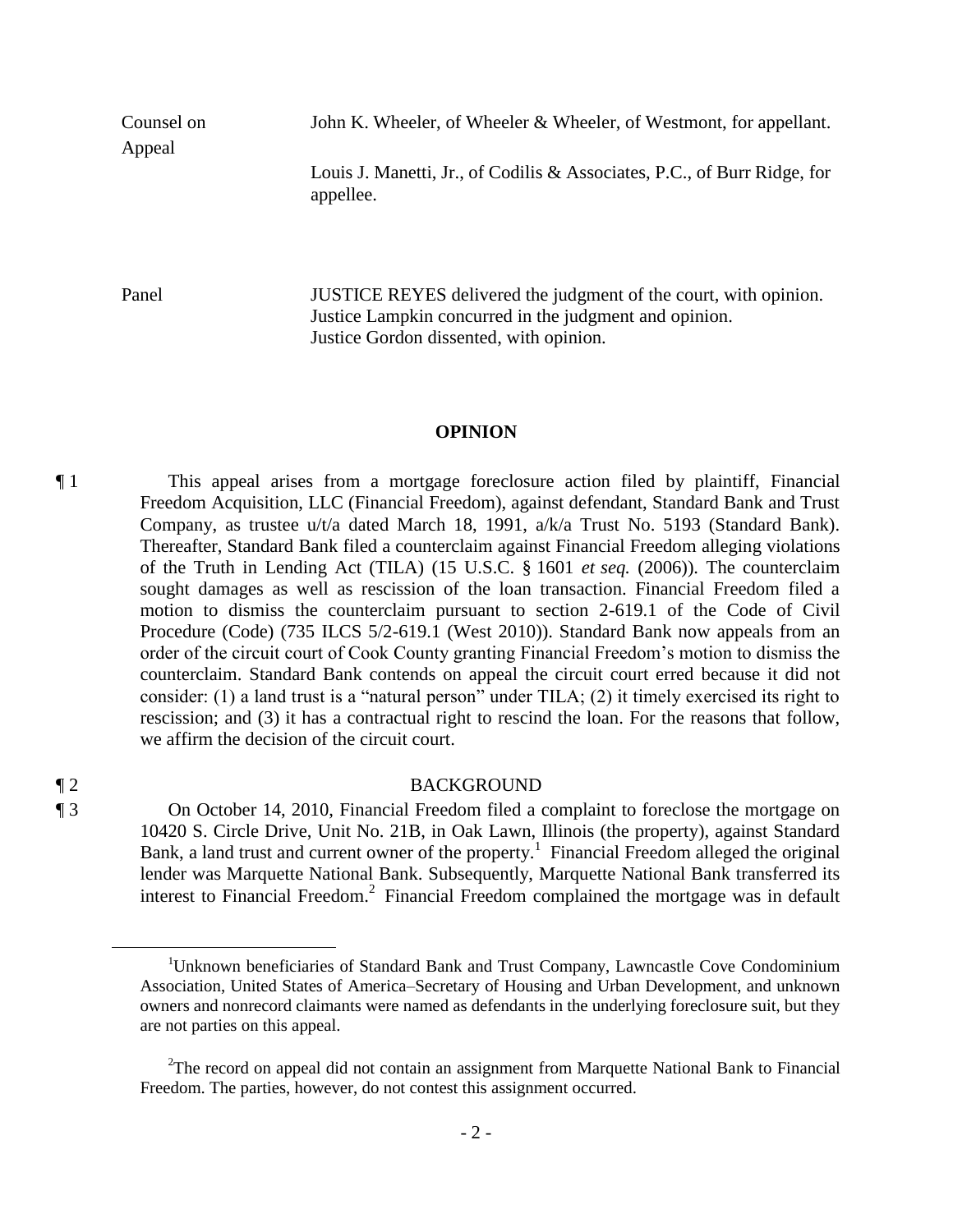due to the death of the borrower, Mary Jane Muraida, which occurred on May 20, 2010. Financial Freedom further alleged the amount due was \$38,269.15.

¶ 4 Attached to the complaint were copies of the mortgage and note. The mortgage at issue was an adjustable rate home equity conversion mortgage, a type of reverse mortgage insured by the federal government through the Secretary of Housing and Urban Development. The mortgage provided the mortgagor was Standard Bank. In exchange for an amount up to \$237,000, Marquette National Bank was given a security interest in the property. Standard Bank was the sole signatory on the mortgage.

¶ 5 The mortgage contained an exculpatory clause executed by Standard Bank. The exculpatory clause provided in full:

> "This MORTGAGE is executed by STANDARD BANK & TRUST COMPANY, not personally but as Trustee as aforesaid in the exercise of the power and authority conferred upon and vested in it as such Trustee (and said STANDARD BANK & TRUST COMPANY, hereby warrants that it possesses full power and authority to execute this instrument), and it is expressly understood and agreed that nothing herein or in said Note contained shall be construed as creating any liability on the said Trustee or on said STANDARD BANK AND TRUST COMPANY personally to pay the said Note or any interest that may accrue thereon, or any indebtedness accruing hereunder, or to perform any covenant either express or implied herein contained, or on account of any warranty or indemnification made hereunder, all such liability, if any, being expressly waived by Mortgagee and by every person now or hereafter claiming any right or security hereunder, and that so far as the Trustee and its successors and said STANDARD BANK & TRUST COMPANY personally are concerned, the legal holder or holders of said Note and the owner or owners of any indebtedness accruing hereunder should look solely to the premises hereby conveyed for the payment thereof, by the enforcement of the lien hereby created, in the manner herein and in said Note provided or by action to enforce the personal liability of any guarantor, if any."

¶ 6 The note was executed on June 9, 2009, and signed by Muraida and Standard Bank. The note provided Muraida would not be personally liable for the amounts due on the note; instead the future sale of the property itself would be payment of the note. Sale of the property through the lender would only occur upon Muraida's death, if all of Muraida's title in the property were transferred, or if Muraida failed to use the property as her principal residence for more than 12 consecutive months.

¶ 7 On July 19, 2011, Standard Bank, with leave of court, filed an answer to the complaint and a counterclaim. Standard Bank asserted that it entered into a consumer credit transaction with Financial Freedom's predecessor in interest, Marquette National Bank. Standard Bank alleged Financial Freedom failed to deliver material disclosures to Standard Bank as required by TILA. Standard Bank also asserted Financial Freedom failed to respond to the notice of rescission it sent on June 2, 2011, in violation of section 1635 of TILA. 15 U.S.C. § 1635  $(2006).$ <sup>3</sup> Standard Bank sought rescission of the loan, termination of the security interest,

 $3$ The most recent published version of this statute which applies to this matter is from 2006. The section of the statute cited and relied on in this opinion was not affected by any subsequent supplemental amendments.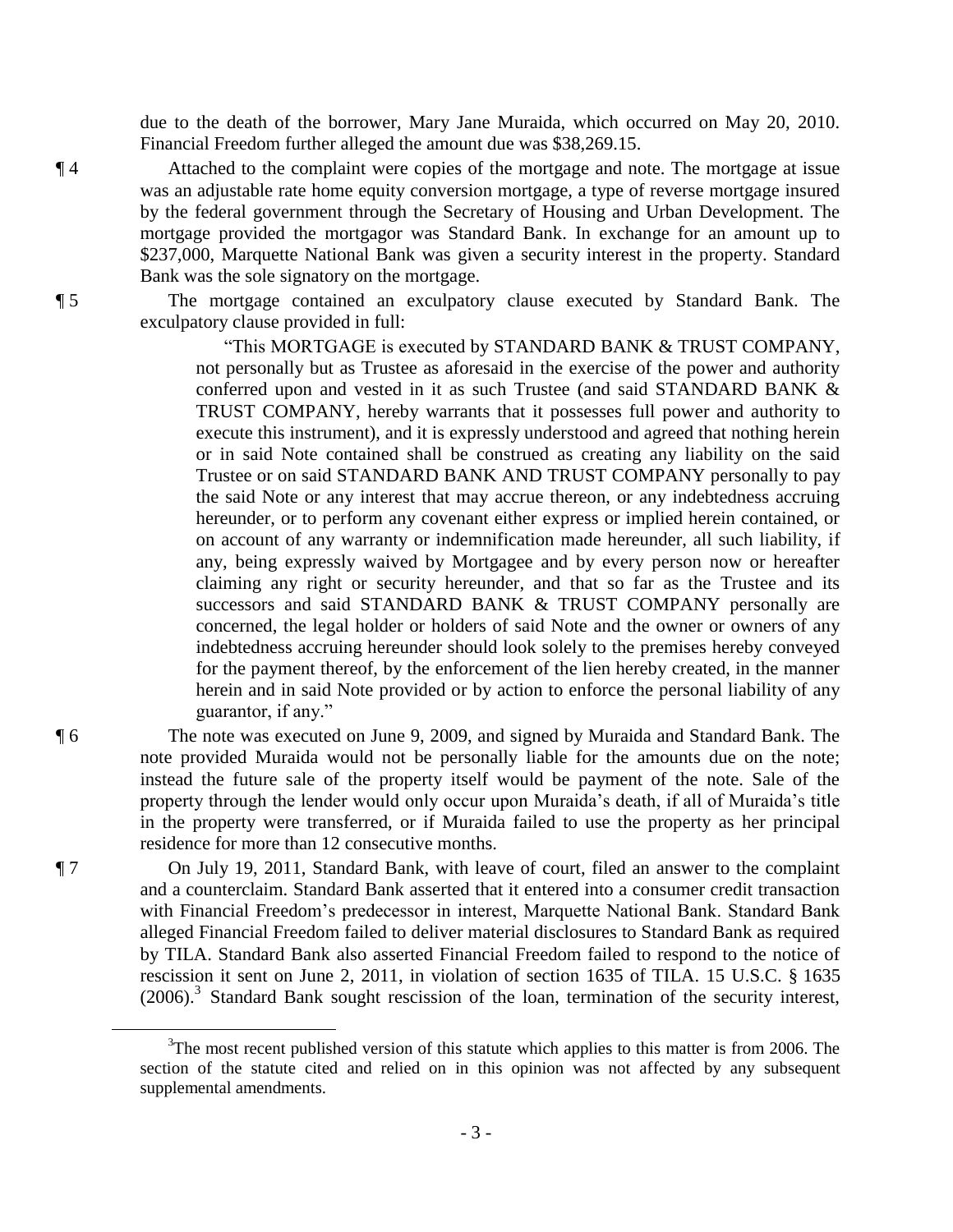statutory damages of \$4,000 for the disclosure violations, statutory damages of \$4,000 for failure to respond to the rescission notice, return of the loan proceeds, and reasonable attorney fees.

- ¶ 8 On August 9, 2011, Financial Freedom filed a combined motion under section 2-615 and 2-619 of the Code to dismiss Standard Bank's counterclaim. 735 ILCS 5/2-619.1 (West 2010).
- $\P$  9 On November 2, 2011, OneWest Bank, FSB was allowed to substitute as party plaintiff.<sup>4</sup>

¶ 10 On January 5, 2012, the circuit court conducted a hearing and entered an order which stated, "It is hereby ordered that Defendant Standard Bank and Trust Company, as Trustee u/t/a dated 03-18-1991 a/k/a Trust No. 5193's Counterclaim is dismissed with prejudice." The order did not indicate under which section of the Code the motion was granted.<sup>5</sup>

¶ 11 On February 12, 2012, Financial Freedom filed a motion to voluntarily dismiss the foreclosure complaint. On March 2, 2012, the circuit court dismissed the foreclosure action with prejudice.<sup>6</sup> This appeal was timely filed on March 30, 2012. Accordingly, we have jurisdiction pursuant to Illinois Supreme Court Rule 301 (eff. Feb. 1, 1994).

### ¶ 12 ANALYSIS

¶ 13 Standard Bank asserts three issues on appeal: (1) the circuit court erred in dismissing the counterclaim because Standard Bank, as a land trust, has a right to rescind the consumer credit transaction under TILA; (2) it timely exercised its right to rescind the loan; and (3) it has a contractual right to rescind the transaction. Financial Freedom argues Standard Bank's counterclaim failed to state a cause of action under TILA, as it contains legal conclusions and did not allege any facts which would establish it is entitled to rescission. Particularly, Standard Bank cannot allege it is a consumer under TILA because Standard Bank is a land trust and not a consumer. Financial Freedom further contends Standard Bank cannot allege the property is its principal dwelling. Lastly, Financial Freedom asserts Standard Bank was not a party to the loan transaction and therefore has no right to rescind.

¶ 14 Standard Bank's counterclaim was dismissed pursuant to a motion brought under section 2-619.1 of the Code. 735 ILCS 5/2-619.1 (West 2010). This section permits section 2-615 and section 2-619 motions to be filed together as a single motion, but the combined motion shall be divided into parts which are limited to and specify the single section of the Code under which relief is sought. 735 ILCS 5/2-619.1 (West 2010). In this case, the circuit court did not indicate under which section of the statute it was dismissing Standard Bank's counterclaim. Thus, we note a trial court may be affirmed on any basis that appears in the record. *Gunthorp v. Golan*, 184 Ill. 2d 432, 438 (1998). Under either section 2-615 or 2-619,

<sup>&</sup>lt;sup>4</sup>The plaintiff will be referred to as Financial Freedom throughout this opinion for the purpose of convenience due to the fact the notice of appeal lists Financial Freedom as the plaintiff-appellee.

<sup>&</sup>lt;sup>5</sup>No transcript of this proceeding was included in the record.

<sup>&</sup>lt;sup>6</sup>Neither plaintiff's motion nor the order included a reason for the voluntary dismissal. As stated in its brief on appeal, Financial Freedom received funds sufficient to pay off the loan on January 18, 2012. Standard Bank then deeded its interest in the subject property to a third party, which was recorded on January 26, 2012.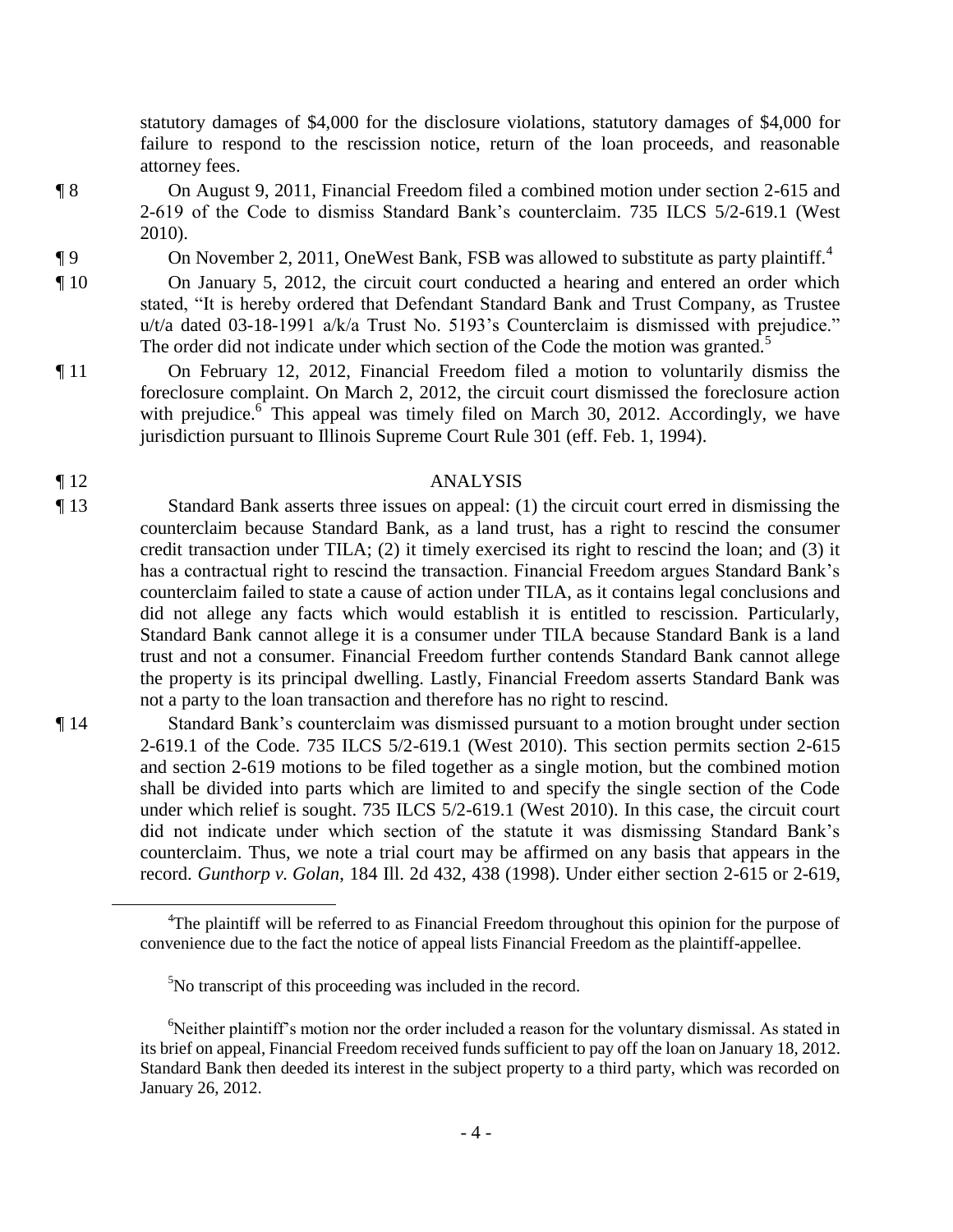our review is *de novo*. *Mauvais-Jarvis v. Wong*, 2013 IL App (1st) 120070, ¶ 64. *De novo* consideration means we perform the same analysis that a trial court would perform. *Khan v. BDO Seidman*, *LLP*, 408 Ill. App. 3d 564, 578 (2011).

¶ 15 A motion to dismiss pursuant to section 2-619 of the Code admits the legal sufficiency of a plaintiff's complaint but raises defects, defenses, or other affirmative matters appearing on the face of the complaint or which are established by external submissions acting to defeat the complaint's allegations. 735 ILCS 5/2-619 (West 2010); *Kedzie & 103rd Currency Exchange, Inc. v. Hodge*, 156 Ill. 2d 112, 115 (1993); *Russell v. Kinney Contractors, Inc.*, 342 Ill. App. 3d 666, 670 (2003). In contrast, a motion to dismiss pursuant to section 2-615 of the Code attacks the legal sufficiency of a complaint by alleging defects on the face of the complaint. 735 ILCS 5/2-615 (West 2010); *Vitro v. Mihelcic*, 209 Ill. 2d 76, 81 (2004).

¶ 16 When ruling on a section 2-615 motion, the relevant question is whether, taking all well-pleaded facts as true, the allegations in the complaint, construed in a light most favorable to the plaintiff, are sufficient to state a cause of action upon which relief may be granted. *Canel v. Topinka*, 212 Ill. 2d 311, 317 (2004). A motion to dismiss should not be granted "unless it is clearly apparent that no set of facts can be proved that would entitle the plaintiff to relief." *Tedrick v. Community Resource Center, Inc.*, 235 Ill. 2d 155, 161 (2009). Illinois is a fact-pleading state; conclusions of law and conclusory allegations unsupported by specific facts are not sufficient to survive dismissal. *Anderson v. Vanden Dorpel*, 172 Ill. 2d 399, 408 (1996). Section 2-616 of the Code provides that at any time before final judgment amendments to pleadings may be allowed on just and reasonable terms. 735 ILCS 5/2-616 (West 2010). "Leave to amend should be granted unless it is apparent that, even after the amendment, no cause of action can be stated." *Platinum Partners Value Arbitrage Fund, Ltd. Partnership v. Chicago Board Options Exchange*, 2012 IL App (1st) 112903, ¶ 30. Our review will focus on the dismissal of Standard Bank's counterclaim pursuant to section 2-615 of the Code.

### ¶ 17 I. Statutory and Regulatory Framework of TILA

- ¶ 18 In order to assess the sufficiency of Standard Bank's TILA claim against Financial Freedom, we must first examine the statutory and regulatory framework under which it arises. The purpose behind the enactment of TILA was "to assure a meaningful disclosure of credit terms so that the consumer will be able to compare more readily the various credit terms available to him and avoid the uninformed use of credit, and to protect the consumer against inaccurate and unfair credit billing and credit card practices." 15 U.S.C. § 1601(a) (2006); see *Beach v. Ocwen Federal Bank*, 523 U.S. 410, 412 (1998).
- ¶ 19 To aid in the understanding and application of TILA, the Federal Reserve Board was vested with the power to implement regulations regarding TILA. *U.S. Bank National Ass'n v. Manzo*, 2011 IL App (1st) 103115, ¶ 25. TILA's implementing regulation is known as Regulation Z. 12 C.F.R. § 226 *et seq.* (2006). "Regulation Z and the official staff commentary are generally dispositive unless contrary to the express language of TILA or otherwise irrational." *Manzo*, 2011 IL App (1st) 103115, ¶ 27 (citing *Household Credit Services, Inc. v. Pfennig*, 541 U.S. 232 (2004)).
- ¶ 20 "Under the Truth in Lending Act, 82 Stat. 146, 15 U.S.C. § 1601 *et seq.*, when a loan made in a consumer credit transaction is secured by the borrower's principal dwelling, the borrower may rescind the loan agreement if the lender fails to deliver certain forms or to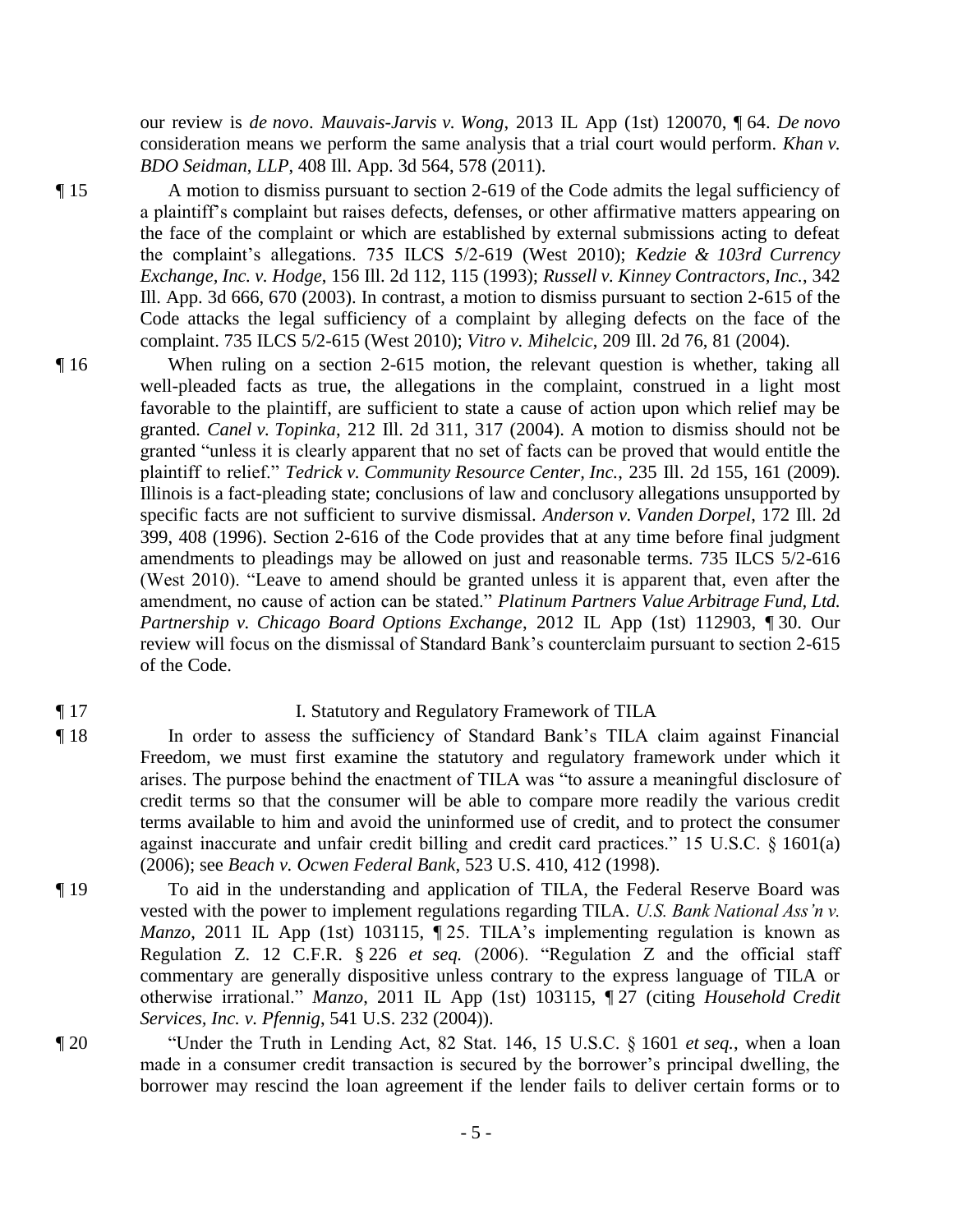disclose important terms accurately." *Beach*, 523 U.S. at 411 (citing 15 U.S.C. § 1635 (1994)). TILA requires creditors to provide borrowers with "clear and accurate disclosures of terms dealing with things like finance charges, annual percentage rates of interest, and the borrower's rights." *Beach*, 523 U.S. at 412 (citing 15 U.S.C. §§ 1631, 1632, 1635, 1638 (1994)). Failure by the lender to deliver these disclosures permits an obligor to rescind the loan transaction. 15 U.S.C. § 1635(a) (2006). TILA provides two types of remedies for violations of the statute: (1) rescission; and (2) damages. 15 U.S.C. §§ 1635, 1640 (2006). For the reasons which follow, under no set of facts can Standard Bank assert a claim of rescission under TILA. As to statutory damages, we find Standard Bank has forfeited the argument.

### ¶ 21 II. Rescission

¶ 22 Standard Bank's counterclaim seeks rescission of the June 9, 2009, loan transaction. TILA includes guidelines with respect to the method of rescission. Section 1635(a) provides "the obligor shall have the right to rescind \*\*\* by notifying the creditor, in accordance with regulations of the Board, of his intention to do so." 15 U.S.C. § 1635(a) (2006). The obligor has three business days following the consummation of the transaction to rescind the loan "until midnight of the third business day following the consummation of the transaction or the delivery of the information and rescission forms required under this section together with a statement containing the material disclosures required under this subchapter, whichever is later, by notifying the creditor, in accordance with regulations of the Board, of his intention to do so." 15 U.S.C. § 1635(a) (2006). However, if the obligor is not provided the required disclosures, with exceptions not relevant here, "An obligor's right of rescission shall expire three years after the date of consummation of the transaction or upon the sale of the property, whichever occurs first \*\*\*." 15 U.S.C. § 1635(f) (2006).

¶ 23 Standard Bank contends its filing was timely, as it did not receive disclosures and therefore it is allowed to file its counterclaim within three years of the consummation of the loan transaction. Standard Bank's counterclaim was filed on July 19, 2011, more than three days but less than three years from the consummation of the loan transaction and, therefore, was timely.

- ¶ 24 Although the counterclaim was timely filed, Standard Bank is not entitled to rescind the loan transaction because it is not an "obligor." Neither TILA nor Regulation Z defines "obligor." Black's Law Dictionary defines "obligor" as "[o]ne who has undertaken an obligation; a promisor or debtor." Black's Law Dictionary 1181 (9th ed. 2009). "The right to rescind may be exercised *only by the obligor, i.e. the person to whom credit is extended*. [Citation.] Thus, an individual who is not named on the Note executed by his or her spouse is not an 'obligor' and does not have a right to rescind." (Emphasis added.) *Ferreira v. Mortgage Electronic Registration Systems, Inc.*, 794 F. Supp. 2d 297, 302-03 (D. Mass. 2011).
- ¶ 25 In *Barash v. Gale Employees Credit Union*, 659 F.2d 765 (7th Cir. 1981), the court considered a guarantor on the note to be an obligor for the purposes of TILA. In that case, the husband sought to borrow money from the defendant credit union. To obtain the loan, the wife signed as guarantor on the note and executed a wage assignment in favor of the defendant. The court stated the wife undertook "substantial obligations" to the defendant and allowed her to recover statutory damages. *Id.* at 766. To hold otherwise, the court concluded,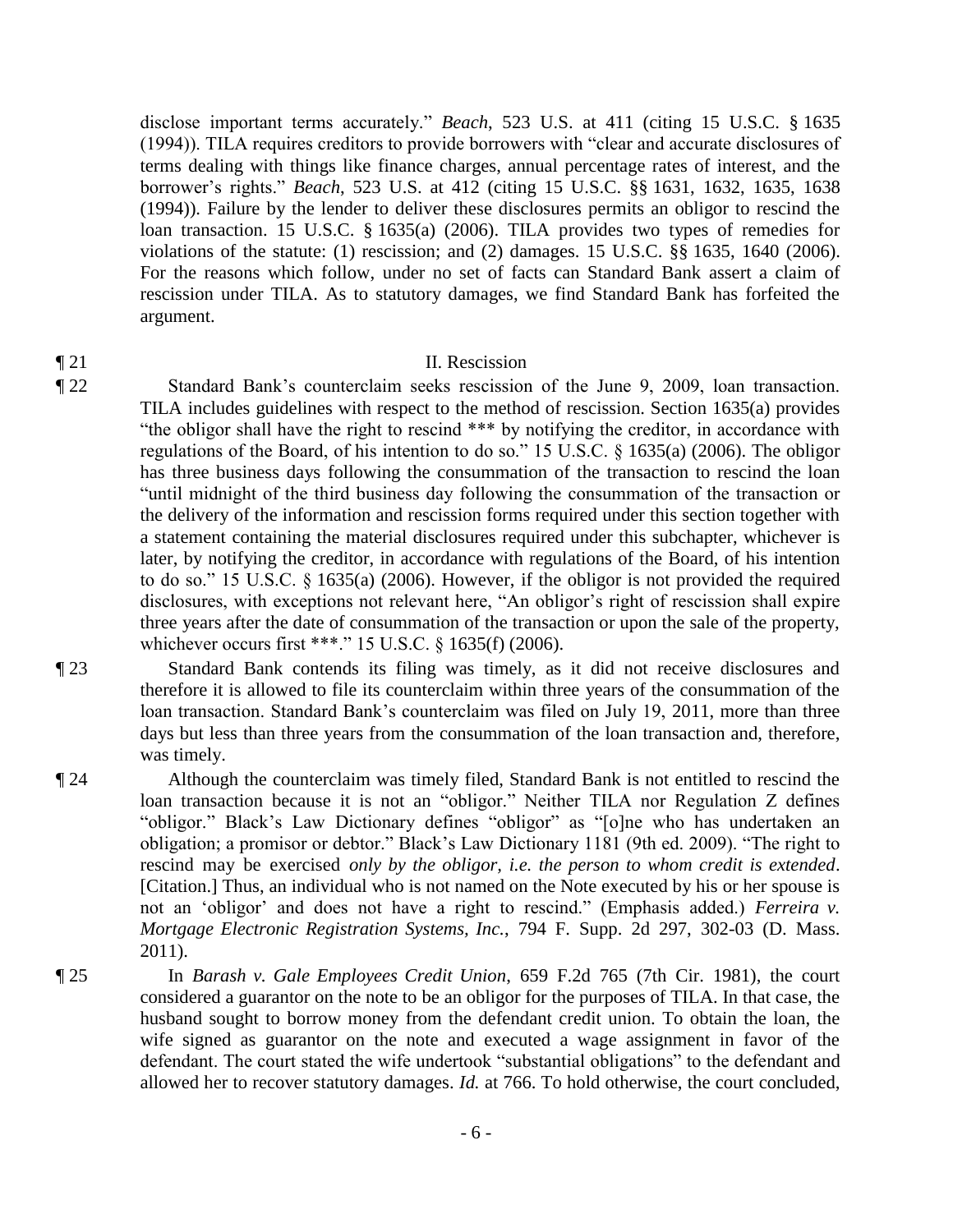"would be to countenance a practice under which a creditor would be the beneficiary of substantial, albeit contingent, obligations running from a guarantor, but would be free of any reciprocal responsibilities whatever." *Id.*

¶ 26 In this case, both Muraida and Standard Bank signed the note. Standard Bank, however, executed an exculpatory clause expressly disclaiming:

> "any liability on the said Trustee or on said STANDARD BANK AND TRUST COMPANY personally to pay the said Note or any interest that may accrue thereon, or any indebtedness accruing hereunder, or to perform any covenant either express or implied herein contained, or on account of any warranty or indemnification made hereunder, all such liability, if any, being expressly waived by Mortgagee and by every person now or hereafter claiming any right or security hereunder \*\*\*."

In executing this document, Standard Bank retained no obligation under the note. This complete disclaimer of all liability left Standard Bank "free of any reciprocal responsibilities whatever" and thus with no obligations under the loan documents. *Barash*, 659 F.2d at 766. Further, the record is devoid of any evidence Standard Bank received a benefit from the loan transaction. See *Aurora Firefighter's Credit Union v. Harvey*, 163 Ill. App. 3d 915, 920 (1987). Standard Bank's disclaimer of all liability left Muraida as the only obligor. Because TILA only provides the right of rescission to the obligor of the consumer credit transaction, Standard Bank does not have a right to rescind the loan transaction. 15 U.S.C. § 1635(a)  $(2006).$ <sup>7</sup> Consequently, there are no set of facts Standard Bank can assert which would state a claim for rescission pursuant to TILA.

### ¶ 27 III. Statutory Damages

¶ 28 Standard Bank's counterclaim also requests statutory damages pursuant to section 1640 of TILA. 15 U.S.C. § 1640 (2006). Financial Freedom contends Standard Bank forfeited this argument by not raising it on appeal. Illinois Supreme Court Rule 341(h)(7) (eff. Feb. 6, 2013) states in relevant part, "Points not argued are waived and shall not be raised in the reply brief, in oral argument, or on petition for rehearing." Due to Standard Bank's failure to

We note Regulation Z states, a "consumer whose ownership interest is or will be subject to the security interest shall have the right to rescind the transaction." 12 C.F.R. § 226.23 (2006). Courts have found this use of the word "consumer" in Regulation Z, instead of the word "obligor," irrational in the context of a right to rescission. *In re Smith-Pena*, 484 B.R. 512, 528 (Bankr. D. Mass. 2013). "Congress's use of the term 'obligor' and the legislative history relating to the rescission provision evidence a clear intent to protect the interests of consumers who incur an obligation with respect to the credit transaction. [Citation.] Even if Congress's failure to define 'obligor' could be taken as an invitation to fill a legislative gap [citation], the Board's use of the term 'consumer' in 12 C.F.R. § 226.23 is manifestly contrary to U.S.C. § 1635. \*\*\* Regulation Z predicates a person's right to rescind on whether he or she has an ownership interest in the property subject to the security interest. Moreover, it excludes 'obligors' who have not encumbered their ownership interest. To the extent 12 C.F.R. § 226.23(a) grants a right of rescission to a person who incurred no obligations on the transaction, it is an irrational construction of 15 U.S.C. § 1635(a) that does not bind this court." *Smith-Pena*, 484 B.R. at 528.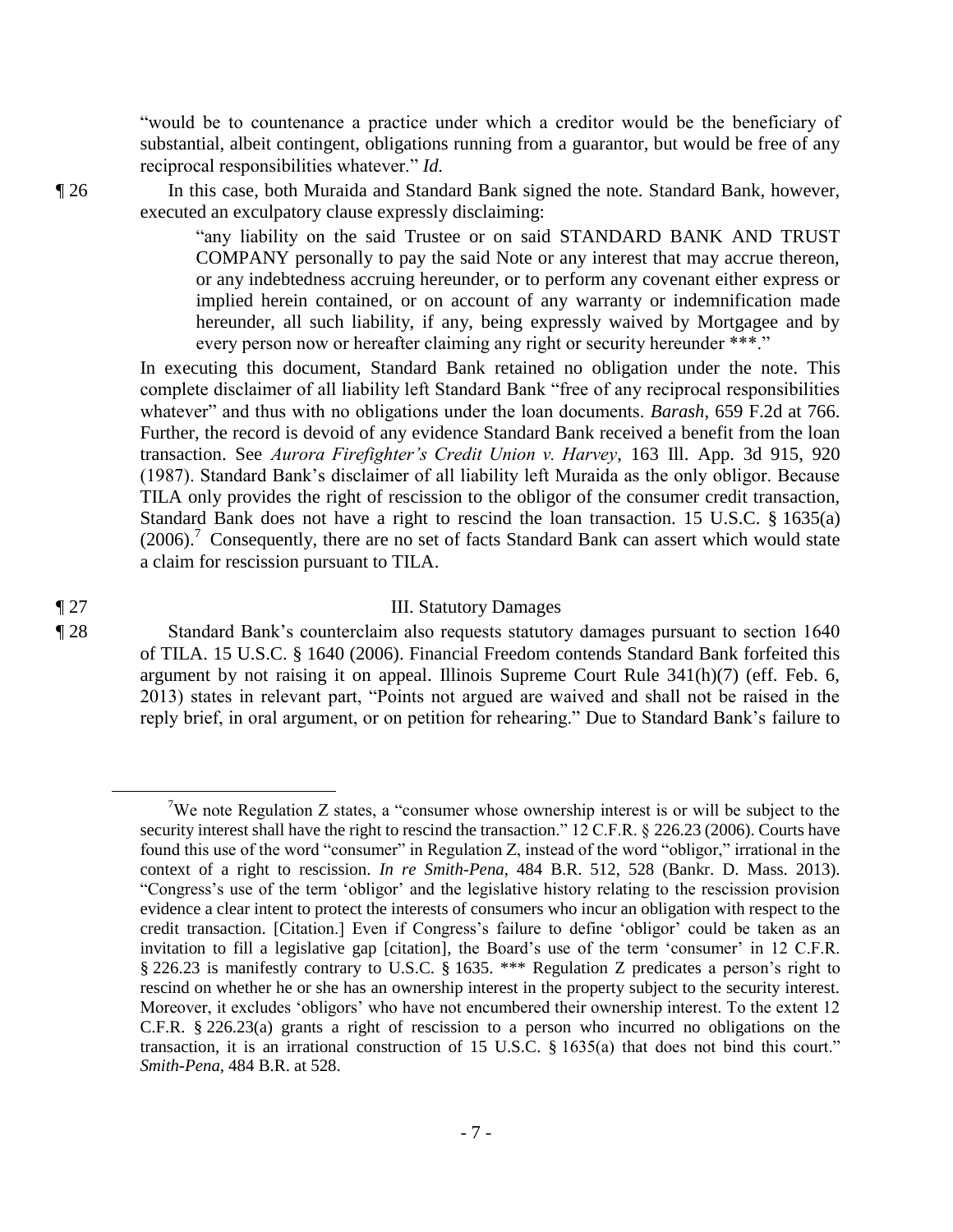raise the issue of statutory damages on appeal, we find the argument to be forfeited.<sup>8</sup> *Berggren v. Hill*, 401 Ill. App. 3d 475, 479 (2010).

¶ 29 We note the circuit court dismissed Standard Bank's counterclaim with prejudice. Section 2-616 of the Code provides at any time before final judgment amendments to pleadings may be allowed on just and reasonable terms. 735 ILCS 5/2-616 (West 2012). A cause of action should not be dismissed pursuant to section 2-615 unless it is clearly apparent that no set of facts can be alleged which would entitle the plaintiff to recovery. *Tedrick*, 235 Ill. 2d at 161. In this case, Standard Bank cannot allege a cause of action for rescission as it is not an obligor on the loan. For these reasons, we affirm the decision of the circuit court dismissing the counterclaim with prejudice.

#### ¶ 30 CONCLUSION

- ¶ 31 Accordingly, the decision of the circuit court granting Financial Freedom's motion to dismiss with prejudice is affirmed.
- ¶ 32 Affirmed.

¶ 33 JUSTICE GORDON, dissenting.

- ¶ 34 I must dissent because Standard Bank has alleged sufficient facts to support each element required in its claim for rescission.
- ¶ 35 As the majority observes, when ruling on a section 2-615 motion to dismiss, we must accept all well-pleaded facts as true and must construe them in the light most favorable to the claimant. *Supra* ¶ 16 (citing *Canel v. Topinka*, 212 Ill. 2d 311, 317 (2004)).

¶ 36 To assert a claim for rescission under the TILA, Standard Bank must allege that, (1) "in the case of any consumer credit transaction," (2) "a security interest \*\*\* is or will be retained or acquired in any property" and (3) the property "is used as the principal dwelling of the person to whom credit is extended." 15 U.S.C.  $\frac{8}{9}$  1635(a) (2006).<sup>9</sup> These three elements are taken straight from the language of the statute which provides in relevant part:

> "Except as otherwise provided in this section, [(1)] *in the case of any consumer credit transaction* (including opening or increasing the credit limit for an open end credit plan) in which [(2)] *a security interest*, including any such interest arising by operation of law, *is or will be retained or acquired in any property* which is used as

- 8 -

 $8$ Despite Standard Bank's forfeiture, we note in passing the claim for damages is potentially barred by the statute of limitations in TILA. See *Carthan-Ragland v. Standard Bank & Trust Co.*, 897 F. Supp. 2d 706, 713 (N.D. Ill. 2012). Section 1640(e) requires a borrower to assert a claim for damages within one year from the date of the occurrence of the violation. 15 U.S.C. § 1640(e) (2006). In the present case, the alleged violation occurred on June 9, 2009, when the disclosure statements were not delivered. The counterclaim was filed July 19, 2011. Because the counterclaim was filed more than one year after the alleged violation Standard Bank's claim is potentially barred by TILA's statute of limitations. See *id.*

<sup>&</sup>lt;sup>9</sup>The reverse mortgage at issue in this case was entered into on July 9, 2009, and defendant claims that it was this event that triggered its right to notice. Thus, I cite the statutes and regulations in effect on that date.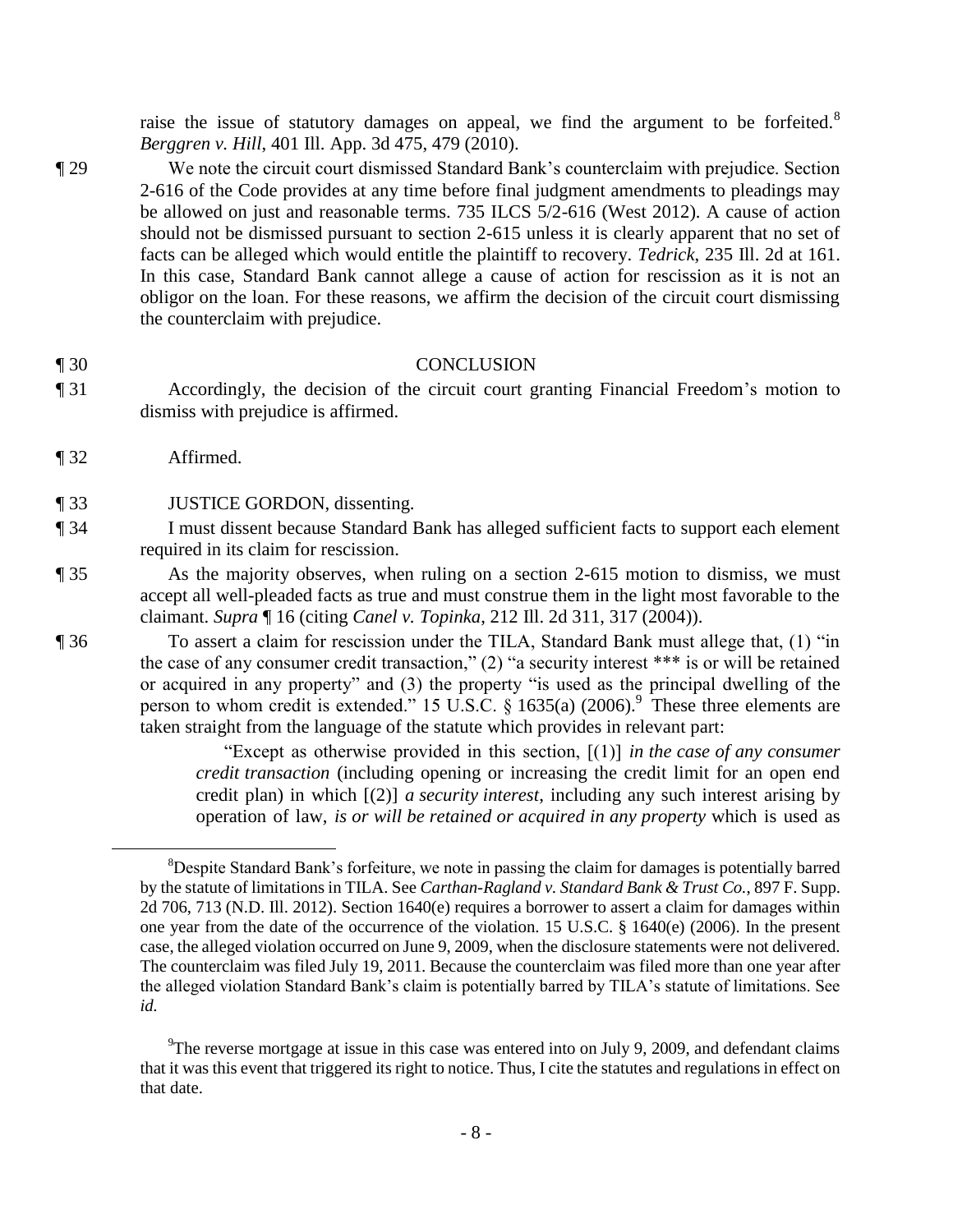[(3)] *the principal dwelling of the person to whom credit is extended*, the obligor shall have the right to rescind the transaction \*\*\*." (Emphases added.) 15 U.S.C. § 1635(a) (2006).

- ¶ 37 When interpreting a statute, we turn first and foremost to the plain language of the statute itself. *People v. Chapman*, 2012 IL 111896, ¶ 23. When the language is clear, we apply it as written. *Chapman*, 2012 IL 111896, ¶ 23.
- ¶ 38 First, while Standard Bank must allege that it is acting "in the case of any consumer credit transaction" (15 U.S.C. § 1635(a) (2006)), that is different from requiring it to show that it is the consumer in the transaction. The statute expressly states that the word "consumer" is used as an adjective to describe the type of credit transaction to which the TILA applies, and there is no dispute that the case at bar involves a reverse mortgage or that a reverse mortgage is a type of "consumer credit transaction" to which the TILA applies. 15 U.S.C. § 1602(h) (2006) ("The adjective 'consumer', used with reference to a credit transaction, characterizes the transaction \*\*\*."). Thus, under the plain language of the statute, Standard Bank has alleged the first element.
- ¶ 39 Second, Standard Bank alleges that a "security interest" was "retained or acquired" in the property. 15 U.S.C. § 1635(a) (2006). The term "security interest" is used as part of the definition of a reverse mortgage transaction: "The term 'reverse mortgage transaction' means a nonrecourse transaction in which a mortgage, deed of trust, or equivalent consensual security interest is created against the consumer's principal place of dwelling \*\*\*." 15 U.S.C. § 1602(bb) (2006). As part of its counterclaim, Standard Bank attached a copy of the mortgage which showed the security interest, so the second element is satisfied.
- ¶ 40 Third, while Standard Bank must allege that the property in which the security interest is retained "is used as the principal dwelling of the person to whom credit is extended" (15 U.S.C. § 1635(a) (2006)), that is different from requiring it to show that this property is "the principal dwelling of the obligor." If the drafters had meant to state "the principal dwelling of the obligor," then they could have stated that instead of "the principal dwelling of the person to whom credit is extended." The statute uses the word "obligor" to describe the entity that has the right to rescind, and the words "the person to whom credit is extended" to denote the consumer who lives in the dwelling as his or her principal dwelling place. *Id.* The use of two very different terms indicates–contrary to the majority's assumption–that these terms are not interchangeable. *People v. Chapman*, 2013 IL 113510, ¶ 23 (a statute should be construed so that no word is rendered meaningless or superfluous). Thus, under the plain language of the statute, Standard Bank has alleged the third element. Since Standard Bank has alleged all three elements, I must respectfully dissent.
- ¶ 41 Although all three elements are satisfied, the majority denies Standard Bank's claim on the ground that it is not an obligor as that term is used in the statute. *Supra* ¶ 24. As discussed in the last paragraph, the statute uses different terms to refer to the obligor and to the consumer, thus indicating that they are separate entities. *Cf. In re Smith-Pena*, 484 B.R. 512, 525 (Bankr. E.D. Mass. 2013) (rejecting the argument that the word "consumer" was "the de facto definition of 'obligor,' " the court found the word " 'obligor' to differ from consumer"). The statute states that, in a consumer credit transaction where a security interest is retained "in any property which is used as the principal dwelling of *the person to whom credit is extended, the obligor* shall have the right to rescind." (Emphasis added.) 15 U.S.C. § 1635(a) (2006). In this sentence, the statute juxtaposes the term "the person to whom credit is
	- 9 -